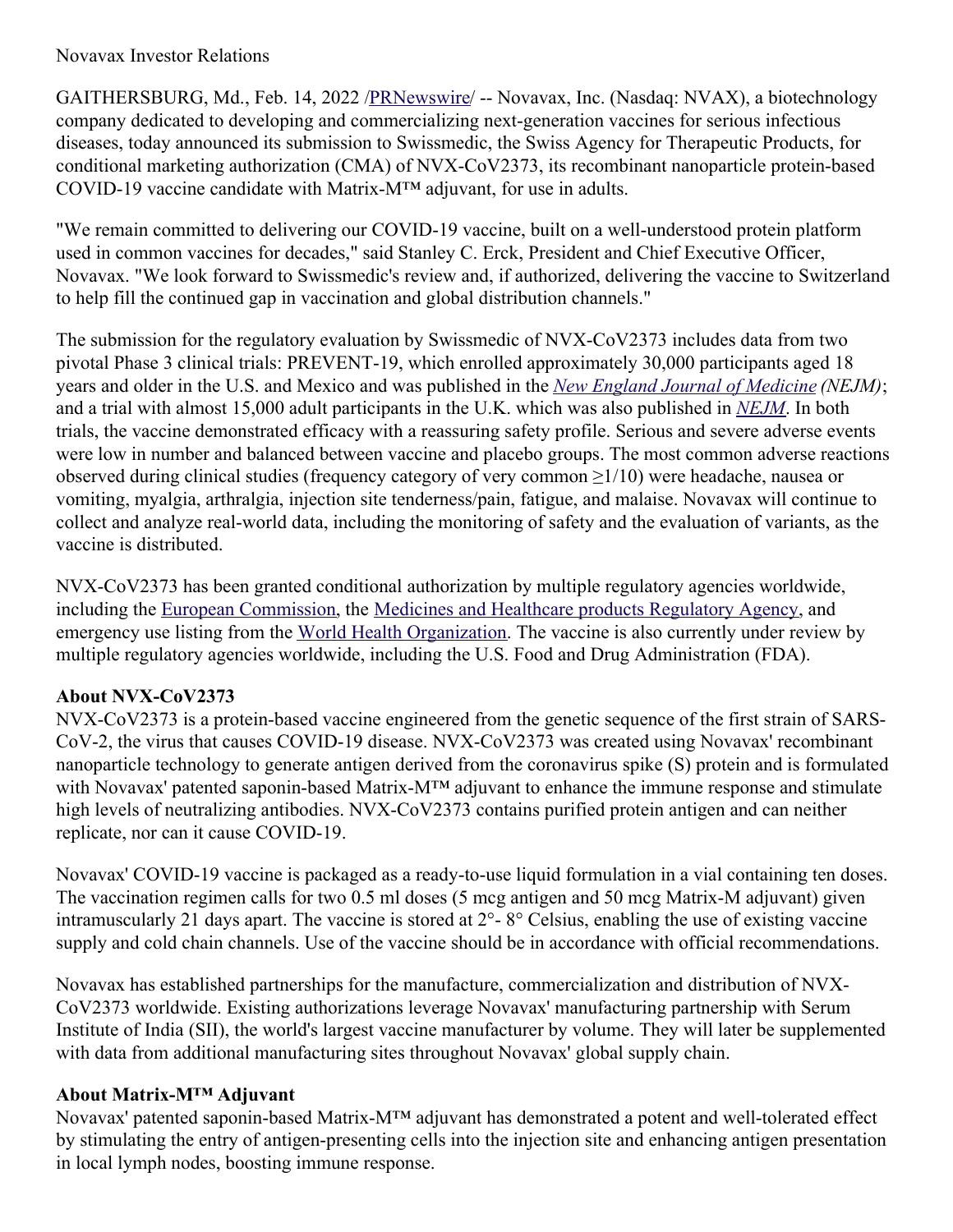### **About Novavax**

Novavax, Inc. (Nasdaq: NVAX) is a biotechnology company that promotes improved health globally through the discovery, development and commercialization of innovative vaccines to prevent serious infectious diseases. The company's proprietary recombinant technology platform harnesses the power and speed of genetic engineering to efficiently produce highly immunogenic nanoparticles designed to address urgent global health needs. NVX-CoV2373, the company's COVID-19 vaccine, has received conditional authorization from multiple regulatory authorities globally, including the European Commission and the World Health Organization. The vaccine is also under review by multiple regulatory agencies worldwide. In addition to its COVID-19 vaccine, Novavax is also currently evaluating a COVID-seasonal influenza combination vaccine in a Phase 1/2 clinical trial, which combines NVX-CoV2373 and NanoFlu, its quadrivalent influenza investigational vaccine candidate. These vaccine candidates incorporate Novavax' proprietary saponin-based Matrix-M™ adjuvant to enhance the immune response and stimulate high levels of neutralizing antibodies.

For more information, visit [www.novavax.com](https://c212.net/c/link/?t=0&l=en&o=3442797-1&h=2117118073&u=https%3A%2F%2Fc212.net%2Fc%2Flink%2F%3Ft%3D0%26l%3Den%26o%3D3395501-1%26h%3D2463599076%26u%3Dhttps%253A%252F%252Fc212.net%252Fc%252Flink%252F%253Ft%253D0%2526l%253Den%2526o%253D3392093-1%2526h%253D203886192%2526u%253Dhttps%25253A%25252F%25252Fc212.net%25252Fc%25252Flink%25252F%25253Ft%25253D0%252526l%25253Den%252526o%25253D3387216-1%252526h%25253D3917401194%252526u%25253Dhttps%2525253A%2525252F%2525252Fc212.net%2525252Fc%2525252Flink%2525252F%2525253Ft%2525253D0%25252526l%2525253Den%25252526o%2525253D3260461-1%25252526h%2525253D2897486098%25252526u%2525253Dhttp%252525253A%252525252F%252525252Fwww.novavax.com%252525252F%25252526a%2525253Dwww.novavax.com%252526a%25253Dwww.novavax.com%2526a%253Dwww.novavax.com%26a%3Dwww.novavax.com&a=www.novavax.com) and connect with us on [LinkedIn](https://c212.net/c/link/?t=0&l=en&o=3442797-1&h=815071430&u=https%3A%2F%2Fc212.net%2Fc%2Flink%2F%3Ft%3D0%26l%3Den%26o%3D3395501-1%26h%3D853375093%26u%3Dhttps%253A%252F%252Fc212.net%252Fc%252Flink%252F%253Ft%253D0%2526l%253Den%2526o%253D3392093-1%2526h%253D1325598136%2526u%253Dhttps%25253A%25252F%25252Fc212.net%25252Fc%25252Flink%25252F%25253Ft%25253D0%252526l%25253Den%252526o%25253D3387216-1%252526h%25253D2935962557%252526u%25253Dhttps%2525253A%2525252F%2525252Fc212.net%2525252Fc%2525252Flink%2525252F%2525253Ft%2525253D0%25252526l%2525253Den%25252526o%2525253D3260461-1%25252526h%2525253D1508558197%25252526u%2525253Dhttps%252525253A%252525252F%252525252Fc212.net%252525252Fc%252525252Flink%252525252F%252525253Ft%252525253D0%2525252526l%252525253Den%2525252526o%252525253D3158017-1%2525252526h%252525253D3702938248%2525252526u%252525253Dhttps%25252525253A%25252525252F%25252525252Fwww.linkedin.com%25252525252Fcompany%25252525252Fnovavax%25252525252F%2525252526a%252525253DLinkedIn%25252526a%2525253DLinkedIn%252526a%25253DLinkedIn%2526a%253DLinkedIn%26a%3DLinkedIn&a=LinkedIn).

## **Forward-Looking Statements**

Statements herein relating to the future of Novavax, its operating plans and prospects, its partnerships, the ongoing development of NVX-CoV2373 and NanoFlu, its COVID-seasonal influenza investigational vaccine candidate, the scope, timing and outcome of future regulatory filings and actions, including Novavax' plans to supplement existing authorizations with data from the additional manufacturing sites in Novavax' global supply chain, the potential impact and reach of Novavax and NVX-CoV2373 in addressing vaccine access, controlling the pandemic and protecting populations, and the efficacy, safety and intended utilization of NVX-CoV2373 are forward-looking statements. Novavax cautions that these forward-looking statements are subject to numerous risks and uncertainties that could cause actual results to differ materially from those expressed or implied by such statements. These risks and uncertainties include challenges satisfying, alone or together with partners, various safety, efficacy, and product characterization requirements, including those related to process qualification and assay validation, necessary to satisfy applicable regulatory authorities; difficulty obtaining scarce raw materials and supplies; resource constraints, including human capital and manufacturing capacity, on the ability of Novavax to pursue planned regulatory pathways; challenges meeting contractual requirements under agreements with multiple commercial, governmental, and other entities; and those other risk factors identified in the "Risk Factors" and "Management's Discussion and Analysis of Financial Condition and Results of Operations" sections of Novavax' Annual Report on Form 10- K for the year ended December 31, 2020 and subsequent Quarterly Reports on Form 10-Q, as filed with the Securities and Exchange Commission (SEC). We caution investors not to place considerable reliance on forward-looking statements contained in this press release. You are encouraged to read our filings with the SEC, available at [www.sec.gov](https://c212.net/c/link/?t=0&l=en&o=3442797-1&h=2484885670&u=http%3A%2F%2Fwww.sec.gov%2F&a=www.sec.gov) and [www.novavax.com](https://c212.net/c/link/?t=0&l=en&o=3442797-1&h=2435187766&u=http%3A%2F%2Fwww.novavax.com%2F&a=www.novavax.com), for a discussion of these and other risks and uncertainties. The forward-looking statements in this press release speak only as of the date of this document, and we undertake no obligation to update or revise any of the statements. Our business is subject to substantial risks and uncertainties, including those referenced above. Investors, potential investors, and others should give careful consideration to these risks and uncertainties.

# **Contacts:**

Investors Novavax, Inc. Erika Schultz | 240-268-2022 [ir@novavax.com](mailto:ir@novavax.com)

Solebury Trout Alexandra Roy | 617-221-9197